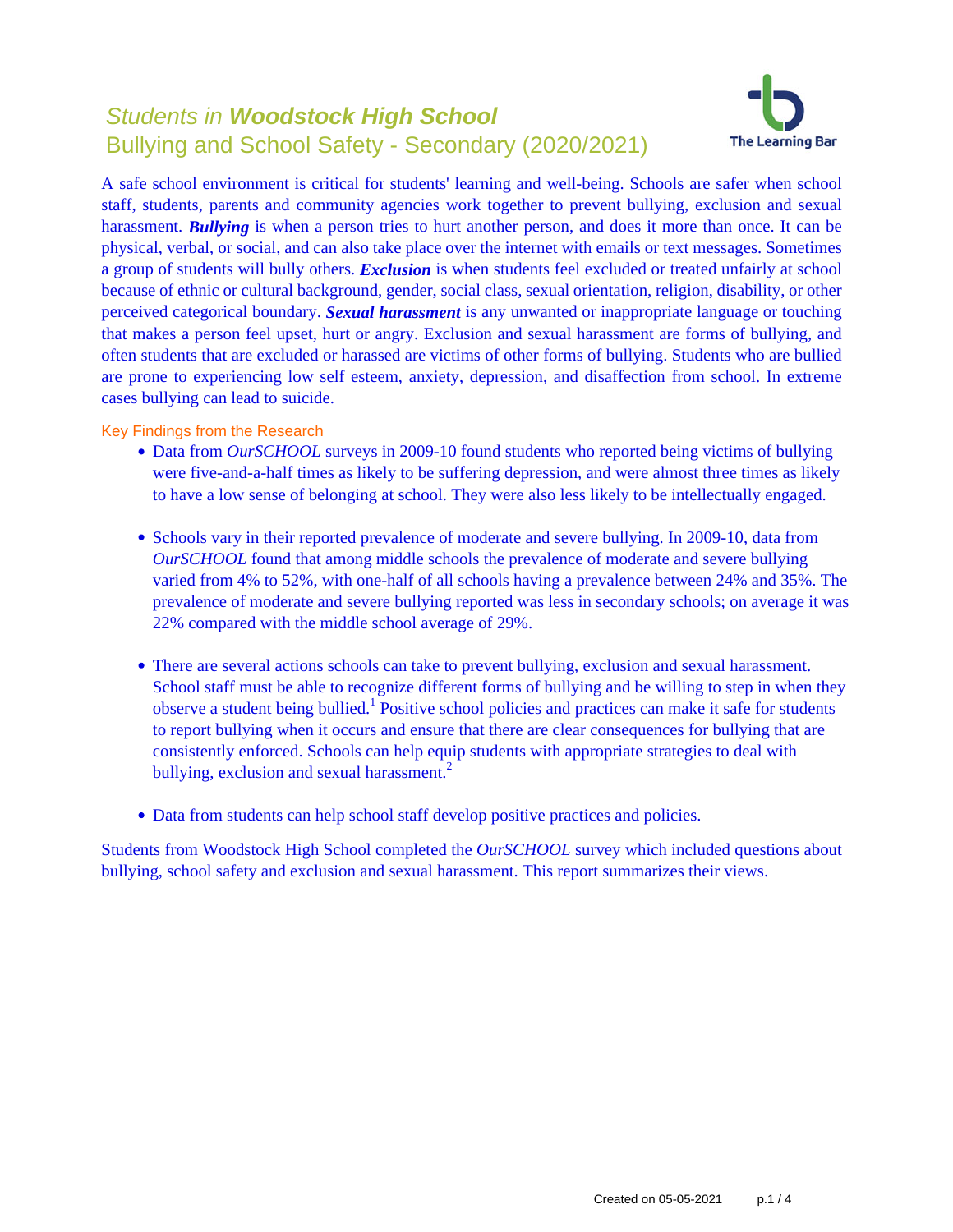## **1. The prevalence of school bullying**

The literature distinguishes between bullies, victims and those who are both bullies and the victims of bullying.<sup>3</sup> The percentage of students who report being victims of bullying is a useful school-level measure of the extent of bullying and its potential effects on youth. Students' reports of taking part in bullying and students' accounts of witnessing bullying are less useful as a school measure, because even a single incident of bullying may be seen or talked about by a wide range of students.

Overall, 29.2% of students in Woodstock High School reported being a victim of bullying about once a week or more often, for at least one of the four types of bullying. In addition, *OurSCHOOL* classifies students as being moderate or severe victims. Figure 1 - shows the results for all students in Woodstock High School, and separately for boys and girls, compared with the national average. Figure 2 indicates the types of bullying most often experienced by the students at Woodstock High School. The results are based on students' reports of being victims of physical, social, verbal and cyber bullying in the previous 30 days.

#### 60 lackson by high  $\Box$  moderate  $\Box$  Any 40 16.0

 $10.0$ 

15.0

13.0

**Figure 1: Prevalence of bullying at Woodstock High School**

#### 20 8.9  $11.4$  $8.0$  $9.0$  $7.5$  $9.0$  $10.0$  $8.0$  $\Omega$ male female mean male female mean School average Canadian average

13.6

## **Figure 2: Bullying by Type at Woodstock High School**



#### **2. Where and when bullying occurs**

Bullying tends to occur most frequently in classrooms, hallways and the lunchroom, but this can vary among schools.<sup>4</sup> Students quickly learn where the 'hot-spots' are, which tend to be places where there is inadequate supervision.<sup>5</sup> Students at Woodstock High School were asked where bullying happened most often in and near their school. The results are shown in Figure 3.



The students at Woodstock High School were also asked when bullying most often occurred. Figure 4 displays the results.

#### **Figure 4: When bullying occurs at Woodstock High School**

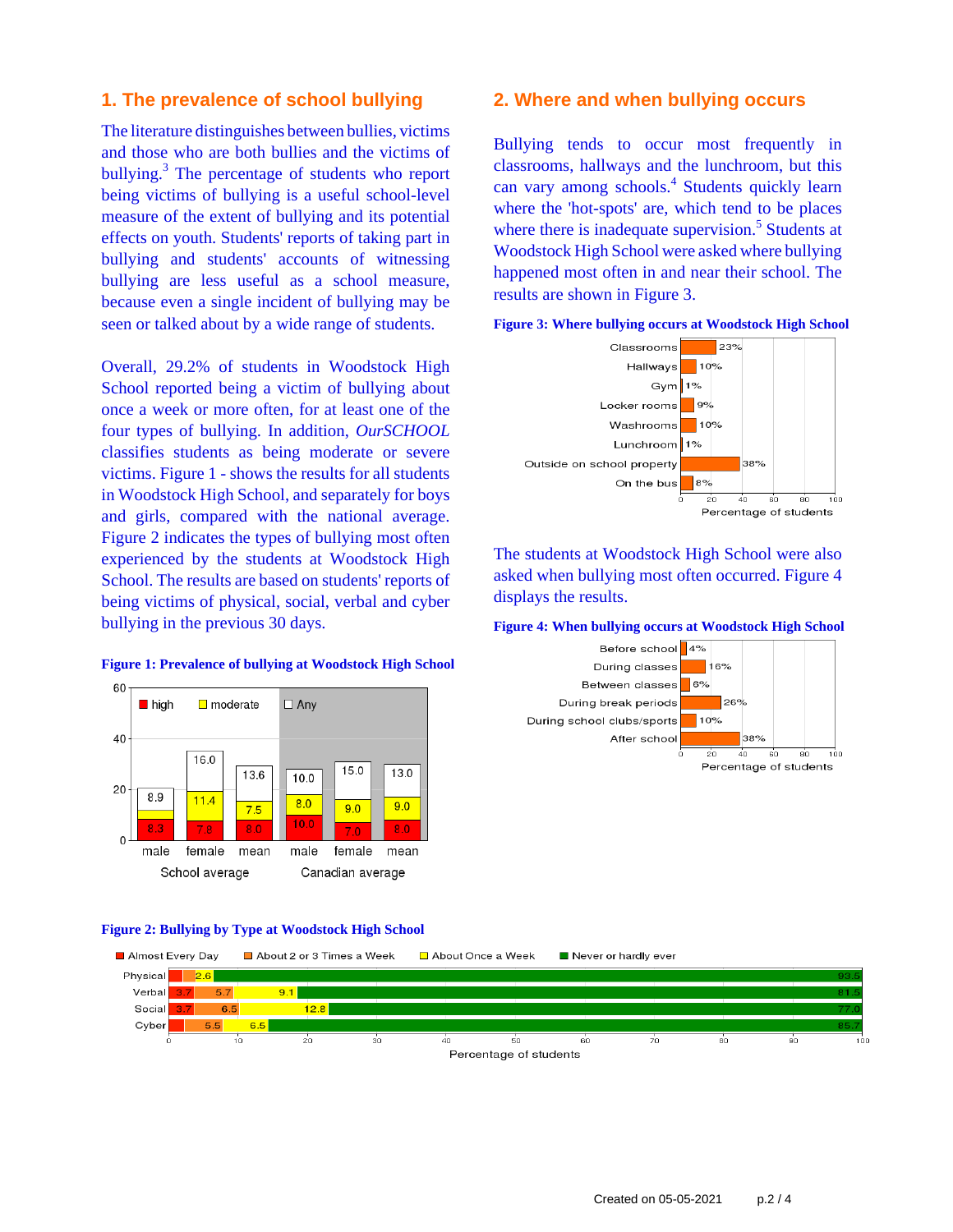## **3. How students respond to bullying**

Students in Woodstock High School who reported being bullied in the past 30 days were asked what they did the last time they were bullied. Figure 5 summarizes their responses.

#### **Figure 5: How students respond when bullied at Woodstock High School**



Figure 6 summarizes student responses when they saw or heard about a student being bullied.

#### **Figure 6: Response when others are bullied at Woodstock High School**



## **4. Measures to prevent bullying**

School policies and practices can help prevent student bullying. Students at Woodstock High School indicated the extent to which they felt certain anti-bullying measures were practiced in their school. Figure 7 shows the percentage of students that agreed or strongly agreed that these practices were evident in their school.

#### **Figure 7: Measures to prevent bullying at Woodstock High School**



## **5. Students who feel excluded**

Many students feel excluded by their peers or treated unfairly by school staff because of their ethnic or cultural background, gender, social class, sexual orientation, religion, disability, or other perceived categorical boundaries. Figure 8 shows the percentage of students who felt excluded by other students for various reasons.





Figure 9 shows the percentage of students who felt they were treated unfairly by school staff for these same reasons.

**Figure 9: Reasons students feel they are treated unfairly by staff at Woodstock High School**